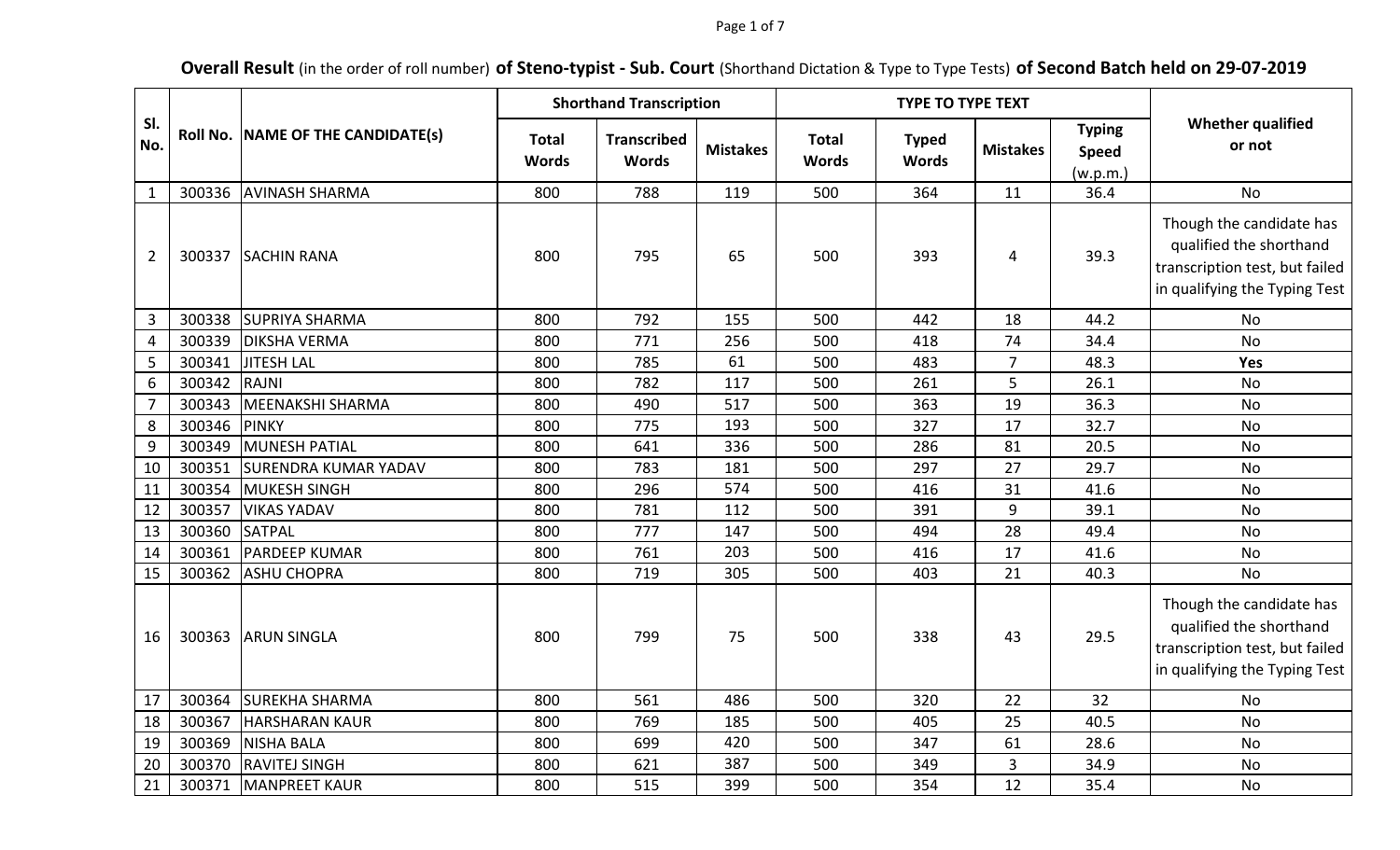# Page 2 of 7

|            |        |                                   | <b>Shorthand Transcription</b> |                                    |                 |                              | <b>TYPE TO TYPE TEXT</b>     |                 |                                           |                                    |
|------------|--------|-----------------------------------|--------------------------------|------------------------------------|-----------------|------------------------------|------------------------------|-----------------|-------------------------------------------|------------------------------------|
| SI.<br>No. |        | Roll No. NAME OF THE CANDIDATE(s) | <b>Total</b><br><b>Words</b>   | <b>Transcribed</b><br><b>Words</b> | <b>Mistakes</b> | <b>Total</b><br><b>Words</b> | <b>Typed</b><br><b>Words</b> | <b>Mistakes</b> | <b>Typing</b><br><b>Speed</b><br>(w.p.m.) | <b>Whether qualified</b><br>or not |
| 22         | 300372 | <b>ANKIT CHAUHAN</b>              | 800                            | 791                                | 108             | 500                          | 476                          | 3               | 47.6                                      | No                                 |
| 23         | 300374 | <b>AMIT KUMAR</b>                 | 800                            | 791                                | 177             | 500                          | 322                          | 31              | 32.2                                      | <b>No</b>                          |
| 24         | 300375 | <b>AMIT KUMAR SAINI</b>           | 800                            | 768                                | 124             | 500                          | 376                          | 8               | 37.6                                      | <b>No</b>                          |
| 25         | 300376 | <b>SOMYA</b>                      | 800                            | 784                                | 94              | 500                          | 405                          | 3               | 40.5                                      | <b>No</b>                          |
| 26         | 300377 | <b>SAURABH PAL</b>                | 800                            | 788                                | 173             | 500                          | 356                          | 27              | 35.6                                      | <b>No</b>                          |
| 27         | 300379 | <b>ISHU CHAURASIA</b>             | 800                            | 726                                | 421             | 500                          | 274                          | 14              | 27.4                                      | <b>No</b>                          |
| 28         | 300380 | JAGJIT SINGH                      | 800                            | 776                                | 86              | 500                          | 499                          | 37              | 49.9                                      | <b>No</b>                          |
| 29         | 300381 | <b>ARJUN</b>                      | 800                            | 594                                | 332             | 500                          | 390                          | 8               | 39                                        | No                                 |
| 30         | 300382 | <b>BHAWNA SHARMA</b>              | 800                            | 775                                | 289             | 500                          | 356                          | 4               | 35.6                                      | <b>No</b>                          |
| 31         | 300384 | <b>DEEPIKA</b>                    | 800                            | 555                                | 546             | 500                          | 431                          | 48              | 38.3                                      | No                                 |
| 32         | 300386 | <b>AKHIL RANA</b>                 | 800                            | 786                                | 122             | 500                          | 438                          | 22              | 43.8                                      | No                                 |
| 33         | 300387 | <b>DEEPAK KUMAR</b>               | 800                            | 785                                | 97              | 500                          | 409                          | 36              | 40.9                                      | No                                 |
| 34         | 300388 | <b>LATA THAKUR</b>                | 800                            | 777                                | 160             | 500                          | 439                          | 19              | 43.9                                      | No                                 |
| 35         | 300389 | <b>PREETI THAKUR</b>              | 800                            | 788                                | 209             | 500                          | 398                          | 58              | 34                                        | No                                 |
| 36         | 300392 | <b>PRINCE KUMAR</b>               | 800                            | 661                                | 366             | 500                          | 350                          | 20              | 35                                        | <b>No</b>                          |
| 37         | 300395 | <b>RAKHI</b>                      | 800                            | 805                                | 83              | 500                          | 404                          | 16              | 40.4                                      | <b>No</b>                          |
| 38         | 300397 | <b>REENA THAKUR</b>               | 800                            | 733                                | 290             | 500                          | 374                          | 34              | 37.4                                      | <b>No</b>                          |
| 39         | 300399 | <b>AMRITA SHRIVASTAVA</b>         | 800                            | 758                                | 132             | 500                          | 393                          | 25              | 39.3                                      | <b>No</b>                          |
| 40         | 300400 | <b>MANDEEP KAUR</b>               | 800                            | 798                                | 142             | 500                          | 370                          | 18              | 37                                        | No                                 |
| 41         | 300401 | <b>ASHU GOYAL</b>                 | 800                            | 762                                | 252             | 500                          | 500                          | $\mathbf{1}$    | 50                                        | <b>No</b>                          |
| 42         | 300402 | <b>PRAMOD PAL</b>                 | 800                            | 777                                | 147             | 500                          | 393                          | 17              | 39.3                                      | No                                 |
| 43         | 300403 | <b>PREETI BHARTI</b>              | 800                            | 562                                | 534             | 500                          | 278                          | 21              | 27.8                                      | <b>No</b>                          |
| 44         | 300405 | <b>MAMTA CHAUHAN</b>              | 800                            | 770                                | 248             | 500                          | 345                          | 18              | 34.5                                      | No                                 |
| 45         | 300406 | <b>SANJAY</b>                     | 800                            | 782                                | 80              | 500                          | 485                          | 17              | 48.5                                      | <b>Yes</b>                         |
| 46         | 300407 | MOHD MANZAR SIDDIQUI              | 800                            | 649                                | 352             | 500                          | 279                          | 18              | 27.9                                      | No                                 |
| 47         |        | 300408 RAJAT KAPOOR               | 800                            | 369                                | 635             | 500                          | 281                          | 43              | 23.8                                      | No                                 |
| 48         | 300412 | <b>VIPUL KAUSHIK</b>              | 800                            | 542                                | 469             | 500                          | 346                          | 32              | 34.6                                      | No                                 |
| 49         | 300413 | JYOTI KANWAR                      | 800                            | 901                                | 817             | 500                          | 242                          | 66              | 17.6                                      | No                                 |
| 50         | 300414 | <b>RAVI KUMAR</b>                 | 800                            | 751                                | 256             | 500                          | 413                          | 11              | 41.3                                      | No                                 |
| 51         | 300415 | <b>HEENA SHARMA</b>               | 800                            | 699                                | 358             | 500                          | 308                          | 17              | 30.8                                      | No                                 |
| 52         |        | 300416 PRIYA SHIVANI              | 800                            | 542                                | 469             | 500                          | 315                          | 7 <sup>7</sup>  | 31.5                                      | No                                 |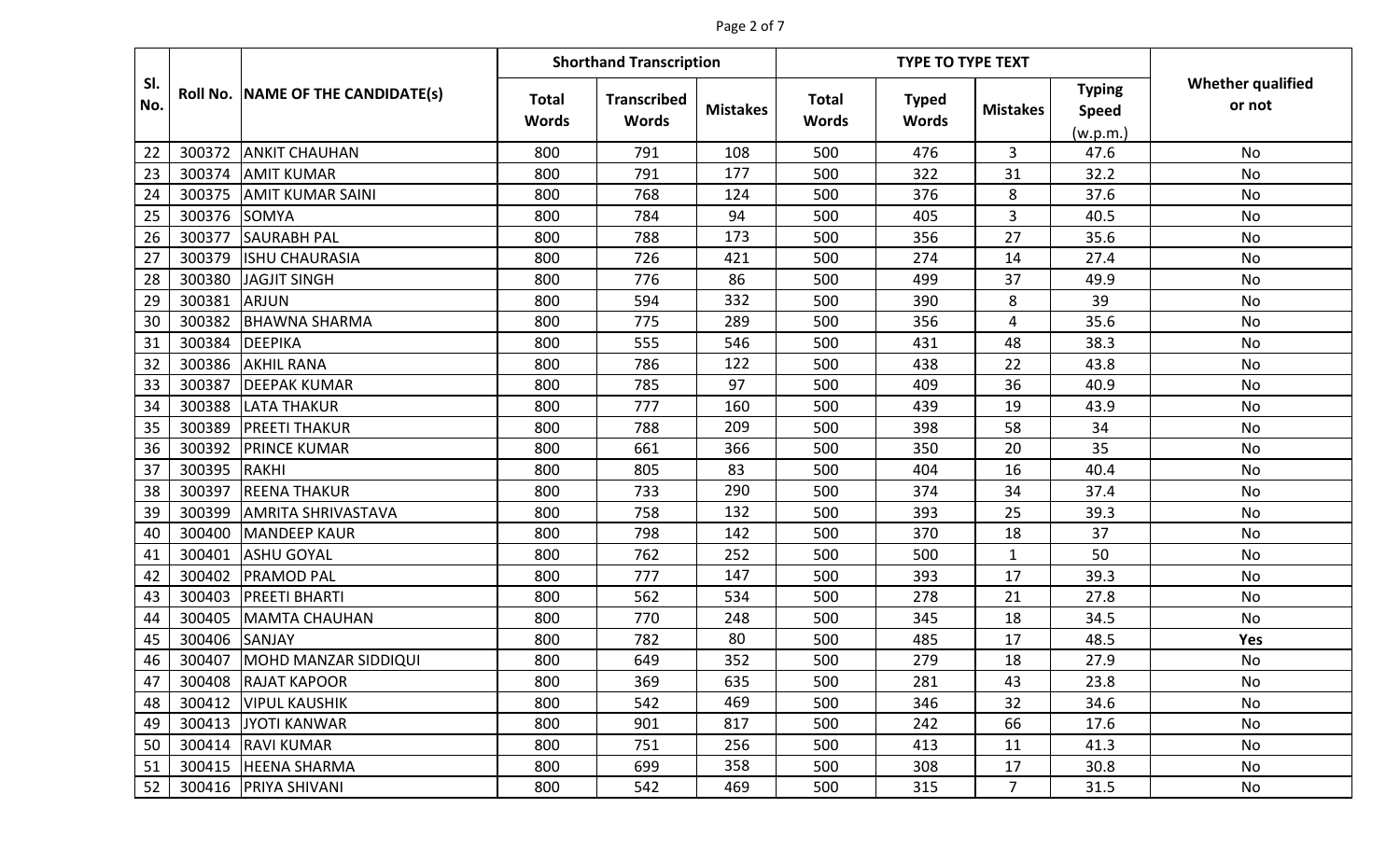#### Page 3 of 7

|            |               |                                   | <b>Shorthand Transcription</b> |                                    |                 |                              | <b>TYPE TO TYPE TEXT</b>     |                 |                                          |                                                                                                                        |
|------------|---------------|-----------------------------------|--------------------------------|------------------------------------|-----------------|------------------------------|------------------------------|-----------------|------------------------------------------|------------------------------------------------------------------------------------------------------------------------|
| SI.<br>No. |               | Roll No. NAME OF THE CANDIDATE(s) | <b>Total</b><br><b>Words</b>   | <b>Transcribed</b><br><b>Words</b> | <b>Mistakes</b> | <b>Total</b><br><b>Words</b> | <b>Typed</b><br><b>Words</b> | <b>Mistakes</b> | <b>Typing</b><br><b>Speed</b><br>(w.p.m. | <b>Whether qualified</b><br>or not                                                                                     |
| 53         | 300417        | KUMARI NISHA                      | 800                            | 228                                | 726             | 500                          | 266                          | 39              | 26.6                                     | No                                                                                                                     |
| 54         | 300420        | <b>SAVITA DEVI</b>                | 800                            | 307                                | 689             | 500                          | 179                          | 57              | 12.2                                     | No                                                                                                                     |
| 55         | 300421        | <b>RINGZIN LAMO</b>               | 800                            | 340                                | 599             | 500                          | 301                          | 45              | 25.6                                     | No                                                                                                                     |
| 56         | 300422        | <b>KARMBIR</b>                    | 800                            | 760                                | 154             | 500                          | 373                          | 15              | 37.3                                     | No                                                                                                                     |
| 57         | 300423        | <b>CHANCHAL SHARMA</b>            | 800                            | 784                                | 214             | 500                          | 387                          | 68              | 31.9                                     | No                                                                                                                     |
| 58         | 300425        | <b>KARMA DOLMA</b>                | 800                            | 442                                | 624             | 500                          | 269                          | 15              | 26.9                                     | No                                                                                                                     |
| 59         | 300427        | <b>ADARSH RASTOGI</b>             | 800                            | 808                                | 63              | 500                          | 378                          | 9               | 37.8                                     | Though the candidate has<br>qualified the shorthand<br>transcription test, but failed<br>in qualifying the Typing Test |
| 60         | 300428        | <b>SUMITA</b>                     | 800                            | 762                                | 168             | 500                          | 308                          | 23              | 30.8                                     | No                                                                                                                     |
| 61         | 300429        | <b>NEHA DEVI</b>                  | 800                            | 753                                | 295             | 500                          | 406                          | 103             | 30.3                                     | No                                                                                                                     |
| 62         | 300433        | <b>VISHAL</b>                     | 800                            | 786                                | 105             | 500                          | 416                          | 9               | 41.6                                     | No                                                                                                                     |
| 63         | 300435        | <b>KUSHAM LATA</b>                | 800                            | 763                                | 166             | 500                          | 432                          | 18              | 43.2                                     | No                                                                                                                     |
| 64         | 300439        | <b>MAMTA</b>                      | 800                            | 790                                | 191             | 500                          | 477                          | 27              | 47.7                                     | No                                                                                                                     |
| 65         | 300440        | <b>STUTI SAINI</b>                | 800                            | 760                                | 178             | 500                          | 406                          | 14              | 40.6                                     | No                                                                                                                     |
| 66         | 300441        | <b>NEETU</b>                      | 800                            | 801                                | 128             | 500                          | 381                          | $\overline{2}$  | 38.1                                     | <b>No</b>                                                                                                              |
| 67         | 300442        | <b>MONIKA</b>                     | 800                            | 706                                | 492             | 500                          | 254                          | 13              | 25.4                                     | No                                                                                                                     |
| 68         | 300444        | <b>PANKAJ THAKUR</b>              | 800                            | 680                                | 447             | 500                          | 394                          | 40              | 39.4                                     | <b>No</b>                                                                                                              |
| 69         | 300445        | <b>NEHA</b>                       | 800                            | 753                                | 401             | 500                          | 317                          | 30              | 31.7                                     | No                                                                                                                     |
| 70         | 300446        | <b>ASHOK KUMAR</b>                | 800                            | 774                                | 144             | 500                          | 313                          | $\overline{7}$  | 31.3                                     | No                                                                                                                     |
| 71         | 300447        | DHARMENDER KUMAR                  | 800                            | 774                                | 262             | 500                          | 383                          | 7               | 38.3                                     | No                                                                                                                     |
| 72         | 300448        | <b>RITU RANI</b>                  | 800                            | 796                                | 83              | 500                          | 382                          | $\overline{7}$  | 38.2                                     | No                                                                                                                     |
| 73         | 300450        | <b>MOHAN SINGH</b>                | 800                            | 605                                | 384             | 500                          | 332                          | 7               | 33.2                                     | No                                                                                                                     |
| 74         | 300451 KAVITA |                                   | 800                            | 710                                | 281             | 500                          | 421                          | $\overline{7}$  | 42.1                                     | No                                                                                                                     |
| 75         | 300453        | <b>DEEPINDER SINGH</b>            | 800                            | 775                                | 83              | 500                          | 328                          | 7               | 32.8                                     | No                                                                                                                     |
| 76         | 300456        | <b>KAMALJIT KAUR</b>              | 800                            | 801                                | 35              | 500                          | 408                          | 3               | 40.8                                     | Yes                                                                                                                    |
| 77         | 300460        | <b>SUNIL KUMAR</b>                | 800                            | 725                                | 348             | 500                          | 320                          | 120             | 20                                       | No                                                                                                                     |
| 78         | 300461        | <b>SHALNI</b>                     | 800                            | 397                                | 653             | 500                          | 283                          | 25              | 28.3                                     | No                                                                                                                     |
| 79         | 300466        | <b>MONIKA THAKUR</b>              | 800                            | 657                                | 396             | 500                          | 348                          | 12              | 34.8                                     | No                                                                                                                     |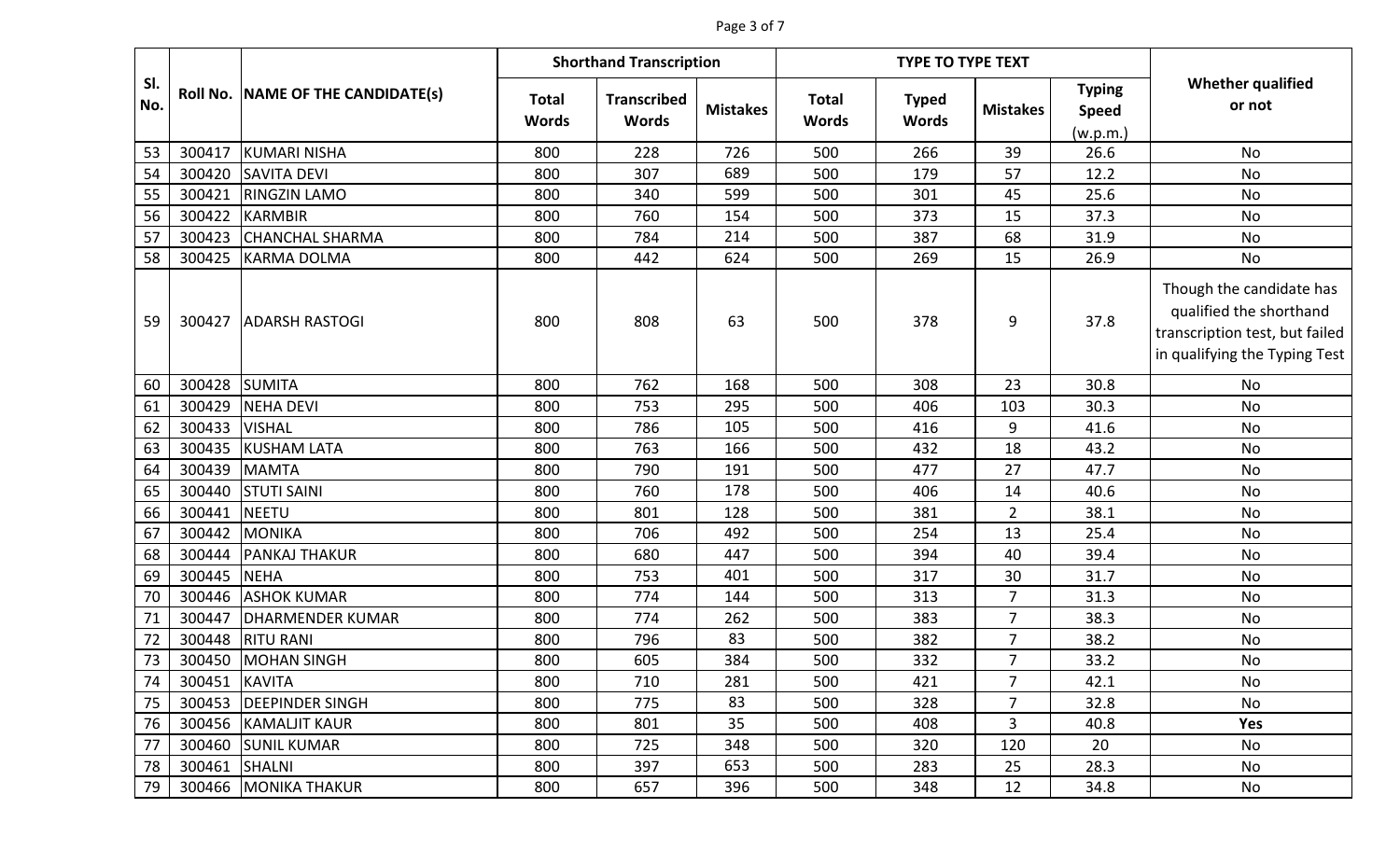#### Page 4 of 7

|                 |        |                                   | <b>Shorthand Transcription</b><br><b>TYPE TO TYPE TEXT</b> |                                    |                 |                              |                              |                 |                                           |                                                                                                                        |
|-----------------|--------|-----------------------------------|------------------------------------------------------------|------------------------------------|-----------------|------------------------------|------------------------------|-----------------|-------------------------------------------|------------------------------------------------------------------------------------------------------------------------|
| SI.<br>No.      |        | Roll No. NAME OF THE CANDIDATE(s) | <b>Total</b><br><b>Words</b>                               | <b>Transcribed</b><br><b>Words</b> | <b>Mistakes</b> | <b>Total</b><br><b>Words</b> | <b>Typed</b><br><b>Words</b> | <b>Mistakes</b> | <b>Typing</b><br><b>Speed</b><br>(w.p.m.) | <b>Whether qualified</b><br>or not                                                                                     |
| 80              | 300467 | <b>AKASH KUMAR</b>                | 800                                                        | 708                                | 260             | 500                          | 381                          | 6               | 38.1                                      | No                                                                                                                     |
| 81              | 300471 | <b>KANCHAN THAKUR</b>             | 800                                                        | 783                                | 269             | 500                          | 371                          | 57              | 31.4                                      | No                                                                                                                     |
| 82              | 300472 | <b>BABITA DEVI</b>                | 800                                                        | 633                                | 526             | 500                          | 231                          | 66              | 16.5                                      | No                                                                                                                     |
| 83              | 300473 | PRIYANKA                          | 800                                                        | 226                                | 677             | 500                          | 230                          | 14              | 23                                        | No                                                                                                                     |
| 84              | 300476 | <b>AVINASH VYAS</b>               | 800                                                        | 787                                | 97              | 500                          | 343                          | 38              | 34.3                                      | No                                                                                                                     |
| 85              | 300477 | <b>SHIV KUMAR GUPTA</b>           | 800                                                        | 743                                | 250             | 500                          | 359                          | 14              | 35.9                                      | <b>No</b>                                                                                                              |
| 86              | 300482 | MEENAKSHI                         | 800                                                        | 751                                | 303             | 500                          | 419                          | 52              | 36.7                                      | <b>No</b>                                                                                                              |
| 87              | 300484 | <b>JAI PRAKASH</b>                | 800                                                        | 780                                | 229             | 500                          | 359                          | 15              | 35.9                                      | <b>No</b>                                                                                                              |
| 88              | 300485 | <b>VINOD</b>                      | 800                                                        | 744                                | 380             | 500                          | 375                          | 12              | 37.5                                      | No                                                                                                                     |
| 89              | 300487 | <b>SWATI</b>                      | 800                                                        | 436                                | 687             | 500                          | 266                          | 16              | 26.6                                      | No                                                                                                                     |
| 90              | 300489 | <b>MEENA KUMARI</b>               | 800                                                        | 462                                | 606             | 500                          | 312                          | 23              | 31.2                                      | <b>No</b>                                                                                                              |
| 91              | 300490 | <b>ARTI</b>                       | 800                                                        | 769                                | 123             | 500                          | 361                          | 5               | 36.1                                      | No                                                                                                                     |
| 92              | 300491 | <b>ANU THAKUR</b>                 | 800                                                        | 323                                | 526             | 500                          | 284                          | 22              | 28.4                                      | No                                                                                                                     |
| 93              | 300492 | <b>SUNIL KUMAR</b>                | 800                                                        | 792                                | 124             | 500                          | 411                          | 25              | 41.1                                      | No                                                                                                                     |
| 94              | 300494 | <b>KESAR SINGH</b>                | 800                                                        | 780                                | 141             | 500                          | 346                          | 43              | 30.3                                      | No                                                                                                                     |
| 95              | 300504 | <b>VARDAN JOSHI</b>               | 800                                                        | 571                                | 418             | 500                          | 315                          | 100             | 21.5                                      | No                                                                                                                     |
| 96              | 300505 | <b>DEEPIKA NAGPAL</b>             | 800                                                        | 722                                | 247             | 500                          | 398                          | 8               | 39.8                                      | No                                                                                                                     |
| 97              | 300506 | <b>BALJINDER SINGH</b>            | 800                                                        | 782                                | 171             | 500                          | 381                          | 8               | 38.1                                      | <b>No</b>                                                                                                              |
| 98              | 300512 | PRIYANKA                          | 800                                                        | 783                                | 131             | 500                          | 431                          | 32              | 43.1                                      | No                                                                                                                     |
| 99              | 300515 | <b>JASHANPREET KAUR</b>           | 800                                                        | 764                                | 178             | 500                          | 284                          | 6               | 28.4                                      | <b>No</b>                                                                                                              |
| 10 <sub>C</sub> | 300516 | <b>SHIVANI KAPILA</b>             | 800                                                        | 378                                | 606             | 500                          | 168                          | 13              | 16.8                                      | No                                                                                                                     |
| 101             | 300517 | <b>RAVINA THAKUR</b>              | 800                                                        | 613                                | 482             | 500                          | 382                          | 78              | 30.4                                      | <b>No</b>                                                                                                              |
| 102             | 300519 | <b>GITA DEVI</b>                  | 800                                                        | 785                                | 94              | 500                          | 325                          | 12              | 32.5                                      | No                                                                                                                     |
| 103             | 300520 | <b>MANOJ KUMAR</b>                | 800                                                        | 795                                | 116             | 500                          | 416                          | 20              | 41.6                                      | No                                                                                                                     |
| 104             | 300523 | <b>VARUN PATHANIA</b>             | 800                                                        | 700                                | 304             | 500                          | 438                          | 31              | 43.8                                      | No                                                                                                                     |
| 105             | 300527 | <b>SURENDER SINGH</b>             | 800                                                        | 791                                | 59              | 500                          | 384                          | 15              | 38.4                                      | Though the candidate has<br>qualified the shorthand<br>transcription test, but failed<br>in qualifying the Typing Test |
| 106             | 300529 | <b>RAJIV KUMAR</b>                | 800                                                        | 762                                | 155             | 500                          | 365                          | 21              | 36.5                                      | No                                                                                                                     |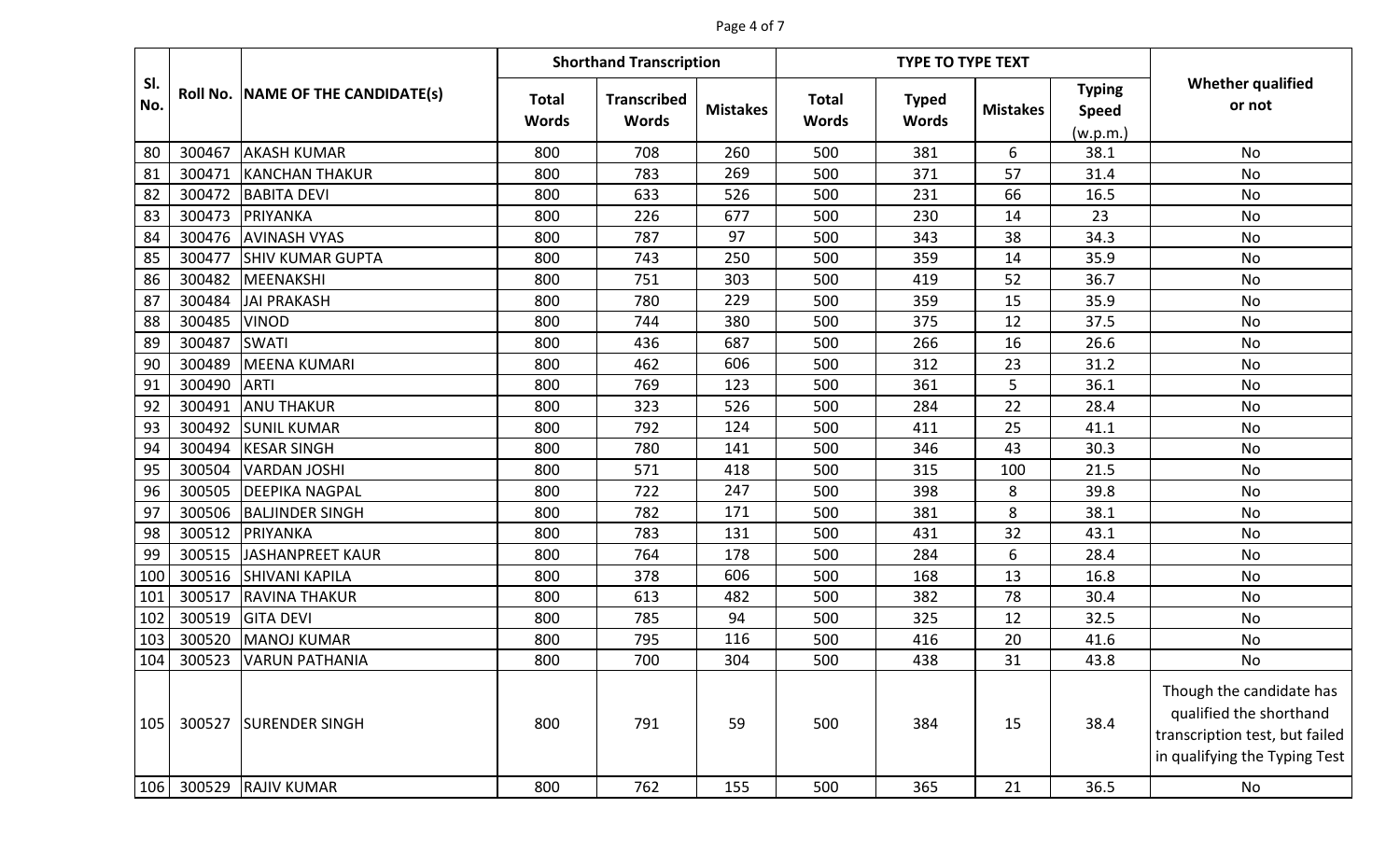### Page 5 of 7

|            |        |                                   |                              | <b>Shorthand Transcription</b>     |                 |                              | <b>TYPE TO TYPE TEXT</b>     |                 |                                           |                                                                                                                        |
|------------|--------|-----------------------------------|------------------------------|------------------------------------|-----------------|------------------------------|------------------------------|-----------------|-------------------------------------------|------------------------------------------------------------------------------------------------------------------------|
| SI.<br>No. |        | Roll No. NAME OF THE CANDIDATE(s) | <b>Total</b><br><b>Words</b> | <b>Transcribed</b><br><b>Words</b> | <b>Mistakes</b> | <b>Total</b><br><b>Words</b> | <b>Typed</b><br><b>Words</b> | <b>Mistakes</b> | <b>Typing</b><br><b>Speed</b><br>(w.p.m.) | <b>Whether qualified</b><br>or not                                                                                     |
| 107        | 300532 | <b>PRADEEP KUMAR</b>              | 800                          | 334                                | 680             | 500                          | 349                          | 73              | 27.6                                      | No                                                                                                                     |
| 108        | 300533 | <b>ARCHANA SHARMA</b>             | 800                          | 520                                | 511             | 500                          | 312                          | 23              | 31.2                                      | <b>No</b>                                                                                                              |
| 109        | 300536 | <b>KULWINDER KAUR</b>             | 800                          | 784                                | 151             | 500                          | 315                          | 12              | 31.5                                      | No                                                                                                                     |
| 110        | 300537 | <b>JATIN</b>                      | 800                          | 785                                | 117             | 500                          | 377                          | 26              | 37.7                                      | <b>No</b>                                                                                                              |
| 111        | 300539 | <b>SAHIL KUMAR</b>                | 800                          | 796                                | 72              | 500                          | 483                          | 13              | 48.3                                      | Yes                                                                                                                    |
| 112        | 300542 | <b>AJAY KUMAR THAKUR</b>          | 800                          | 481                                | 630             | 500                          | 156                          | 38              | 15.6                                      | <b>No</b>                                                                                                              |
| 113        | 300544 | <b>AMIT SINGH</b>                 | 800                          | 794                                | 40              | 500                          | 414                          | $\overline{2}$  | 41.4                                      | Yes                                                                                                                    |
| 114        | 300550 | <b>MADAN KUMAR</b>                | 800                          | 709                                | 395             | 500                          | 344                          | 56              | 28.8                                      | No                                                                                                                     |
| 115        | 300552 | <b>MANEET KUMAR</b>               | 800                          | 792                                | 158             | 500                          | 361                          | 21              | 36.1                                      | No                                                                                                                     |
| 116        | 300553 | <b>NIRANJANA</b>                  | 800                          | 600                                | 458             | 500                          | 337                          | 19              | 33.7                                      | No                                                                                                                     |
| 117        | 300554 | PARUL                             | 800                          | 800                                | 46              | 500                          | 377                          | 13              | 37.7                                      | Though the candidate has<br>qualified the shorthand<br>transcription test, but failed<br>in qualifying the Typing Test |
| 118        | 300555 | <b>KAMALJEET KAUR</b>             | 800                          | 778                                | 165             | 500                          | 382                          | 21              | 38.2                                      | <b>No</b>                                                                                                              |
| 119        | 300556 | <b>RAHUL MIGLANI</b>              | 800                          | 750                                | 176             | 500                          | 216                          | 14              | 21.6                                      | <b>No</b>                                                                                                              |
| 120        | 300557 | <b>JYOTI</b>                      | 800                          | 734                                | 269             | 500                          | 318                          | 23              | 31.8                                      | No                                                                                                                     |
| 121        | 300558 | <b>POONAM THAKUR</b>              | 800                          | 576                                | 487             | 500                          | 304                          | 14              | 30.4                                      | No                                                                                                                     |
| 122        | 300559 | <b>HEENA BATRA</b>                | 800                          | 811                                | 146             | 500                          | 379                          | 54              | 32.5                                      | No                                                                                                                     |
| 123        | 300560 | <b>NEHA DHIMAN</b>                | 800                          | 796                                | 166             | 500                          | 370                          | 11              | 37                                        | No                                                                                                                     |
| 124        | 300563 | YASH PAL                          | 800                          | 191                                | 665             | 500                          | 297                          | 20              | 29.7                                      | No                                                                                                                     |
| 125        | 300565 | MEENAKSHI                         | 800                          | 516                                | 680             | 500                          | 311                          | 37              | 31.1                                      | No                                                                                                                     |
| 126        | 300569 | <b>PARVATI DEVI</b>               | 800                          | 777                                | 203             | 500                          | 394                          | 111             | 28.3                                      | No                                                                                                                     |
| 127        | 300570 | NEERAJ                            | 800                          | 735                                | 208             | 500                          | 358                          | 24              | 35.8                                      | No                                                                                                                     |
| 128        |        | 300572 LALIT KUMAR                | 800                          | 647                                | 668             | 500                          | 264                          | 23              | 26.4                                      | No                                                                                                                     |
| 129        | 300574 | <b>AMIT VERMA</b>                 | 800                          | 775                                | 92              | 500                          | 398                          | 13              | 39.8                                      | No                                                                                                                     |
| 130        | 300578 | <b>VIVEK CHAUHAN</b>              | 800                          | 795                                | 127             | 500                          | 467                          | 16              | 46.7                                      | No                                                                                                                     |
| 131        | 300579 | <b>GOURAV BAJAJ</b>               | 800                          | 786                                | 115             | 500                          | 360                          | 11              | 36                                        | No                                                                                                                     |
| 132        | 300580 | <b>PRIYA RAWAT</b>                | 800                          | 798                                | 106             | 500                          | 414                          | 4               | 41.4                                      | No                                                                                                                     |
| 133        | 300581 | JASWINDER SINGH                   | 800                          | 747                                | 316             | 500                          | 313                          | 34              | 31.3                                      | No                                                                                                                     |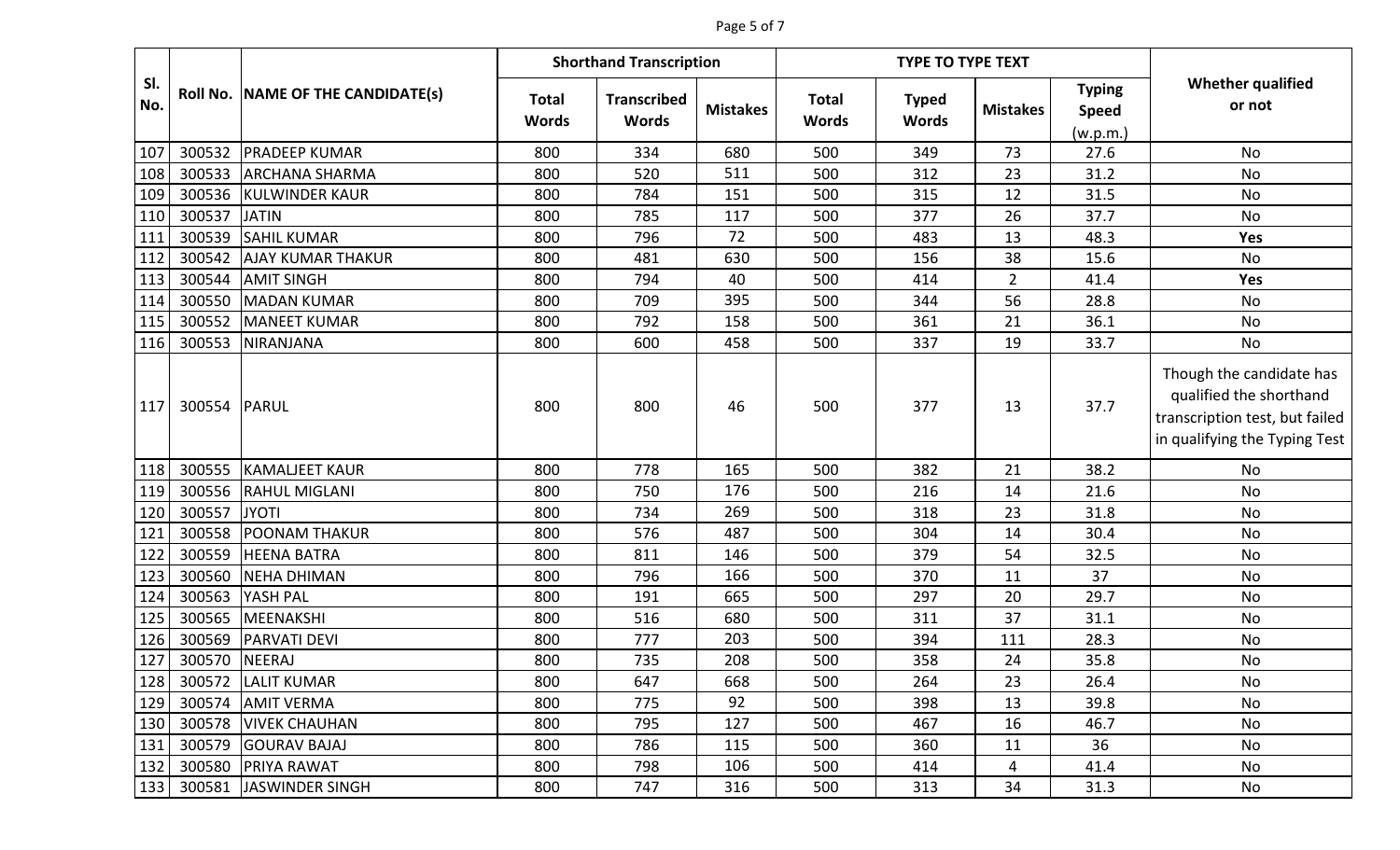#### Page 6 of 7

|            |               |                                   |                              | <b>Shorthand Transcription</b>     |                 |                              | <b>TYPE TO TYPE TEXT</b>     |                 |                                           |                                                                                                                        |
|------------|---------------|-----------------------------------|------------------------------|------------------------------------|-----------------|------------------------------|------------------------------|-----------------|-------------------------------------------|------------------------------------------------------------------------------------------------------------------------|
| SI.<br>No. |               | Roll No. NAME OF THE CANDIDATE(s) | <b>Total</b><br><b>Words</b> | <b>Transcribed</b><br><b>Words</b> | <b>Mistakes</b> | <b>Total</b><br><b>Words</b> | <b>Typed</b><br><b>Words</b> | <b>Mistakes</b> | <b>Typing</b><br><b>Speed</b><br>(w.p.m.) | <b>Whether qualified</b><br>or not                                                                                     |
| 134        | 300584        | <b>ADESH KUMAR</b>                | 800                          | 792                                | 130             | 500                          | 478                          | 19              | 47.8                                      | No                                                                                                                     |
| 135        | 300587        | <b>POOJA RANA</b>                 | 800                          | 773                                | 118             | 500                          | 348                          | 24              | 34.8                                      | No                                                                                                                     |
| 136        | 300588        | <b>ASHITA MEHRA</b>               | 800                          | 404                                | 669             | 500                          | 281                          | 39              | 28.1                                      | No                                                                                                                     |
| 137        | 300592        | MANJU RANI                        | 800                          | 774                                | 178             | 500                          | 371                          | 3               | 37.1                                      | No                                                                                                                     |
| 138        | 300594        | <b>ROHIT SHARMA</b>               | 800                          | 723                                | 258             | 500                          | 358                          | 22              | 35.8                                      | No                                                                                                                     |
| 139        | 300595        | <b>RANJANA VERMA</b>              | 800                          | 477                                | 602             | 500                          | 200                          | 46              | 15.4                                      | <b>No</b>                                                                                                              |
| 140        | 300600        | <b>BABLI</b>                      | 800                          | 723                                | 307             | 500                          | 269                          | 73              | 19.6                                      | No                                                                                                                     |
| 141        | 300604        | <b>NITIKA</b>                     | 800                          | 755                                | 208             | 500                          | 304                          | 4               | 30.4                                      | No                                                                                                                     |
| 142        | 300606        | <b>RASHMI KUMARI</b>              | 800                          | 764                                | 176             | 500                          | 318                          | 15              | 31.8                                      | No                                                                                                                     |
| 143        | 300607        | <b>KULVIR SINGH</b>               | 800                          | 753                                | 289             | 500                          | 371                          | 12              | 37.1                                      | No                                                                                                                     |
| 144        | 300609        | <b>KAVITA THAKUR</b>              | 800                          | 575                                | 551             | 500                          | 252                          | 27              | 25.2                                      | <b>No</b>                                                                                                              |
| 145        | 300613        | <b>PAYAL SHARMA</b>               | 800                          | 795                                | 156             | 500                          | 421                          | 20              | 42.1                                      | No                                                                                                                     |
| 146        | 300614        | <b>ISHITA SHARMA</b>              | 800                          | 614                                | 494             | 500                          | 366                          | 42              | 32.4                                      | No                                                                                                                     |
| 147        | 300617        | <b>BIKRAMJIT SINGH</b>            | 800                          | 537                                | 480             | 500                          | 311                          | 7               | 31.1                                      | No                                                                                                                     |
| 148        | 300620        | <b>RAJU SAINI</b>                 | 800                          | 800                                | 83              | 500                          | 442                          | 11              | 44.2                                      | No                                                                                                                     |
| 149        | 300624        | <b>POONAM</b>                     | 800                          | 735                                | 197             | 500                          | 331                          | 20              | 33.1                                      | No                                                                                                                     |
| 150        | 300626        | <b>HARSHIT PAREEK</b>             | 800                          | 761                                | 150             | 500                          | 409                          | $\overline{2}$  | 40.9                                      | No                                                                                                                     |
| 151        | 300628        | <b>KALPNA DEVI</b>                | 800                          | 591                                | 434             | 500                          | 357                          | 15              | 35.7                                      | <b>No</b>                                                                                                              |
| 152        | 300631        | <b>RATNA THAPAR</b>               | 800                          | 735                                | 249             | 500                          | 378                          | 15              | 37.8                                      | No                                                                                                                     |
| 153        | 300633        | <b>RAJNEESH KUMAR</b>             | 800                          | 527                                | 583             | 500                          | 357                          | 156             | 20.1                                      | <b>No</b>                                                                                                              |
| 154        | 300636        | <b>KIRAN DEVI</b>                 | 800                          | 786                                | 173             | 500                          | 385                          | 37              | 38.5                                      | <b>No</b>                                                                                                              |
| 155        | 300637        | <b>AKSHAY CHOUDHARY</b>           | 800                          | 741                                | 186             | 500                          | 382                          | 8               | 38.2                                      | <b>No</b>                                                                                                              |
| 156        | 300638        | <b>MANPREET KAUR</b>              | 800                          | 748                                | 174             | 500                          | 359                          | 24              | 35.9                                      | No                                                                                                                     |
| 157        | 300640        | <b>SHIVNAI</b>                    | 800                          | 557                                | 518             | 500                          | 261                          | 48              | 21.3                                      | No                                                                                                                     |
| 158        | 300641        | <b>PRIYA KIRAN</b>                | 800                          | 556                                | 458             | 500                          | 295                          | 83              | 21.2                                      | No                                                                                                                     |
| 159        | 300643 RUPSI  |                                   | 800                          | 797                                | 46              | 500                          | 342                          | 8               | 34.2                                      | Though the candidate has<br>qualified the shorthand<br>transcription test, but failed<br>in qualifying the Typing Test |
| 160        | 300645 SHALLY |                                   | 800                          | 779                                | 131             | 500                          | 354                          | 19              | 35.4                                      | No                                                                                                                     |